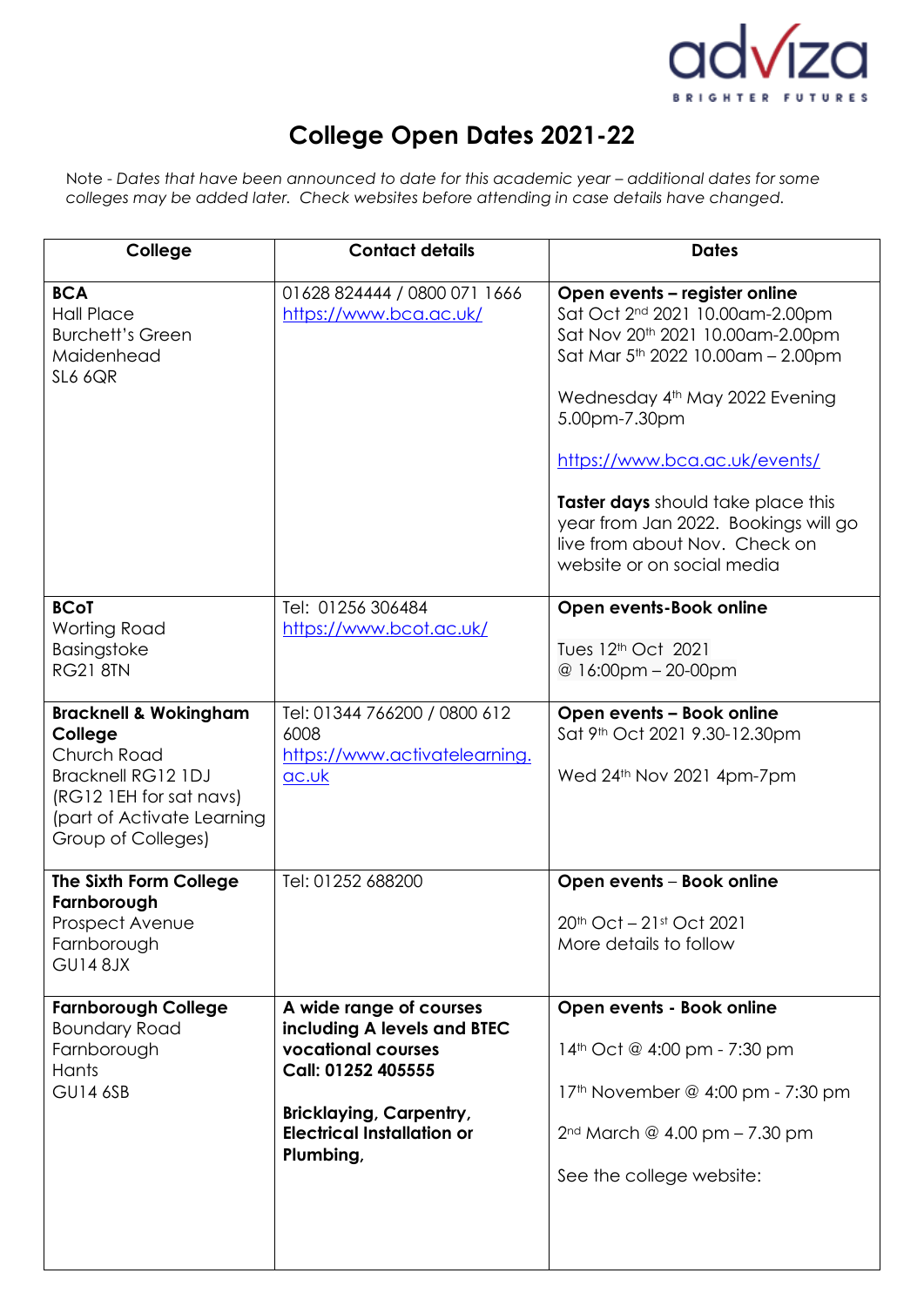| <b>Aldershot Campus</b>                                                                                  | Call: 01252 407607                                                                                                                                                                                                                                       | Open events - Book online                                                                                                                                            |
|----------------------------------------------------------------------------------------------------------|----------------------------------------------------------------------------------------------------------------------------------------------------------------------------------------------------------------------------------------------------------|----------------------------------------------------------------------------------------------------------------------------------------------------------------------|
| <b>Aldershot Construction</b><br>College<br>Unit 2, Holder Road<br>Aldershot<br>Hants<br><b>GU12 4PQ</b> | https://www.farn-<br>ct.ac.uk/school-leavers/                                                                                                                                                                                                            | 21st Oct 2021 @ 4:00 pm - 7:30 pm                                                                                                                                    |
|                                                                                                          |                                                                                                                                                                                                                                                          | 18 <sup>th</sup> November 2021 @ 4:00 pm - 7:30<br>pm                                                                                                                |
|                                                                                                          |                                                                                                                                                                                                                                                          | 3rd March 2022 @ 4:00 pm - 7:30 pm                                                                                                                                   |
|                                                                                                          |                                                                                                                                                                                                                                                          | See the college website:                                                                                                                                             |
| <b>Henley College</b><br>Deanfield Avenue                                                                | Tel: 01491 579988<br>https://www.henleycol.ac.uk                                                                                                                                                                                                         | Open events - Book online                                                                                                                                            |
| Henley<br><b>RG9 1UH</b>                                                                                 |                                                                                                                                                                                                                                                          | 19th October 2021 @ 6.00pm - 8.30pm<br>$2nd December @ 6.00pm - 8.30pm$<br>http://www.henleycol.ac.uk/apply/pr<br>ospective-student-events/                          |
| <b>Langley College</b><br><b>Station Road</b>                                                            | 01753 793 000<br>https://www.windsor-                                                                                                                                                                                                                    | Open events - Book online                                                                                                                                            |
| Langley<br>SL3 8BY                                                                                       | forest.ac.uk                                                                                                                                                                                                                                             | Sat 13th November 2021   10am-2pm                                                                                                                                    |
| (part of Windsor Forest                                                                                  | Courses: Business & Accounting,                                                                                                                                                                                                                          | Thurs 3rd February 2022   4.30-7pm                                                                                                                                   |
| Colleges Group (formerly<br>East Berks College))                                                         | Childcare, Computing & IT,<br>Construction, Engineering,                                                                                                                                                                                                 | Sat 26th March 2022   10am-2pm<br>Thurs16th June 2022   4.30-7pm                                                                                                     |
|                                                                                                          | Foundation Learning, Hairdressing<br>& Beauty Therapy, Health & Social<br>Care, Hospitality & Catering,<br>Motor Vehicle, Public Services,<br>Sport, Teacher Training, Travel &<br>Tourism. Also provide training on<br>apprenticeships and traineeships |                                                                                                                                                                      |
| <b>Reading College</b><br>Kings Road                                                                     | 0800 612 6008 / 0118 955 4300<br>https://www.activatelearning.                                                                                                                                                                                           | Open events - Book online                                                                                                                                            |
| Reading<br>RG1 4HJ                                                                                       | ac.uk                                                                                                                                                                                                                                                    | Sat 14 Nov 2020 @ 9.30am-1.30pm                                                                                                                                      |
| (part of Activate Learning<br>Group of Colleges)                                                         |                                                                                                                                                                                                                                                          | Wed 3rd Feb 2022 @ 4.00-8.00pm                                                                                                                                       |
|                                                                                                          |                                                                                                                                                                                                                                                          | Sat 12 June @ 9.30am-1.30pm                                                                                                                                          |
| <b>Sparsholt College</b><br><b>Westley Lane</b><br>Sparsholt<br>Winchester<br><b>SO21 2NF</b>            | Tel: 01962 776441<br>https://www.sparsholt.ac.uk/                                                                                                                                                                                                        | Open events - Book online<br>Saturday 6 February 2021 10am-2pm<br>Saturday 6 March 2021 10am-2pm<br>Wednesday 21 April 2021 4pm-7pm<br>Thursday 17 June 2021 4pm-7pm |
| <b>UTC Reading</b><br>(IT and engineering)                                                               | 0118 938 1020<br>https://www.utcreading.co.uk                                                                                                                                                                                                            | Open events - Book online                                                                                                                                            |
| <b>Crescent Road</b>                                                                                     |                                                                                                                                                                                                                                                          | Tues $21st$ Sept @ 17.30                                                                                                                                             |
| Reading<br>RG1 5RQ                                                                                       |                                                                                                                                                                                                                                                          | Early enrollment<br>Post 16 open event:<br>https://www.eventbrite.co.uk/o/utc-<br>reading-5876146093 or<br>www.utcreading.co.uk / news and<br>events / events        |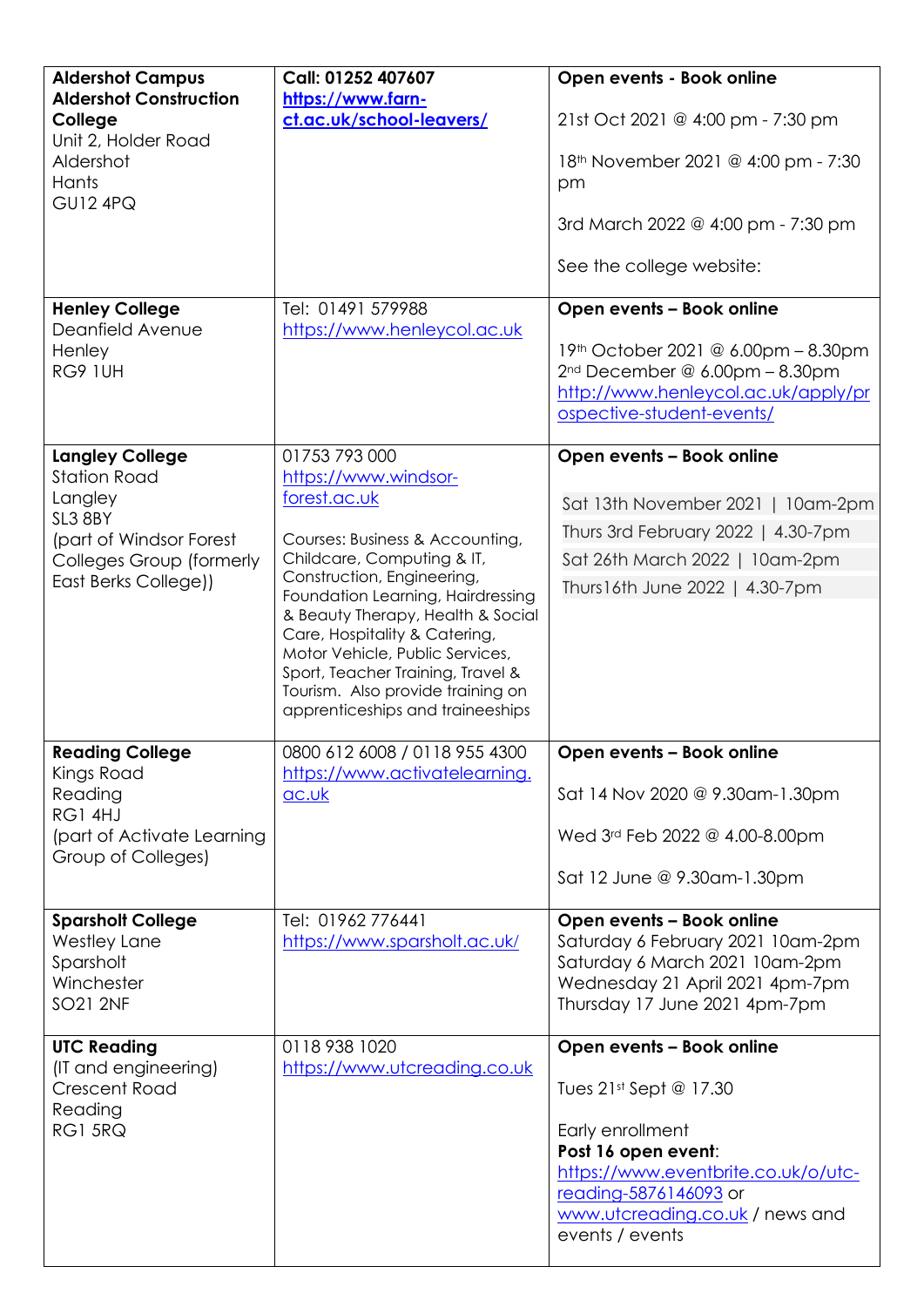| <b>Windsor College</b><br>St Leonards Road | 01753 793 000<br>https://www.windsor-                                                                                                                                                                                      | Open events - Book online         |
|--------------------------------------------|----------------------------------------------------------------------------------------------------------------------------------------------------------------------------------------------------------------------------|-----------------------------------|
| Windsor<br>forest.ac.uk                    |                                                                                                                                                                                                                            | Sat 13th November 2021   10am-2pm |
| SL4 3AL<br>(part of Windsor Forest         | Courses: A Levels, Art & Design,<br>Business & Accounting,<br>Foundation Learning, GCSEs,<br>Media, Performing Arts, Science,<br>and Visual Merchandising. Also<br>provide training on<br>apprenticeships and traineeships | Tues 8th February 2022   4.30-7pm |
| Colleges Group (formerly                   |                                                                                                                                                                                                                            | Sat 26th March 2022   10am-2pm    |
| East Berks College))                       |                                                                                                                                                                                                                            | Tues 5th July 2022   4.30-7pm     |

# **Schools with 6th forms**

### **Bracknell & surrounding area**

| <b>Edgbarrow School</b>                          | www.edgbarrowschool.co.uk            |  |
|--------------------------------------------------|--------------------------------------|--|
| <b>Brakenhale School</b>                         | www.brakenhale.co.uk                 |  |
| Ranelagh School                                  | www.ranelagh.bracknell-forest.sch.uk |  |
| Sandhurst School                                 | www.sandhurstschool.org.uk/          |  |
| Maiden Erlegh                                    | www.maidenerleghschool.co.uk         |  |
| St Crispin's School                              | www.crispins.co.uk                   |  |
| Emmbrook School                                  | www.emmbrook.wokingham.sch.uk        |  |
| Charters School, Ascot www.chartersschool.org.uk |                                      |  |
| Easthampstead Park School www.epschool.org       |                                      |  |

#### **Looking for an Apprenticeship?**

Log on to the following websites, create an account, search and apply <https://www.gov.uk/apply-apprenticeship> <https://apprenticeships.qa.com/> <https://www.notgoingtouni.co.uk/> <https://www.reed.co.uk/> <https://www.indeed.co.uk/>